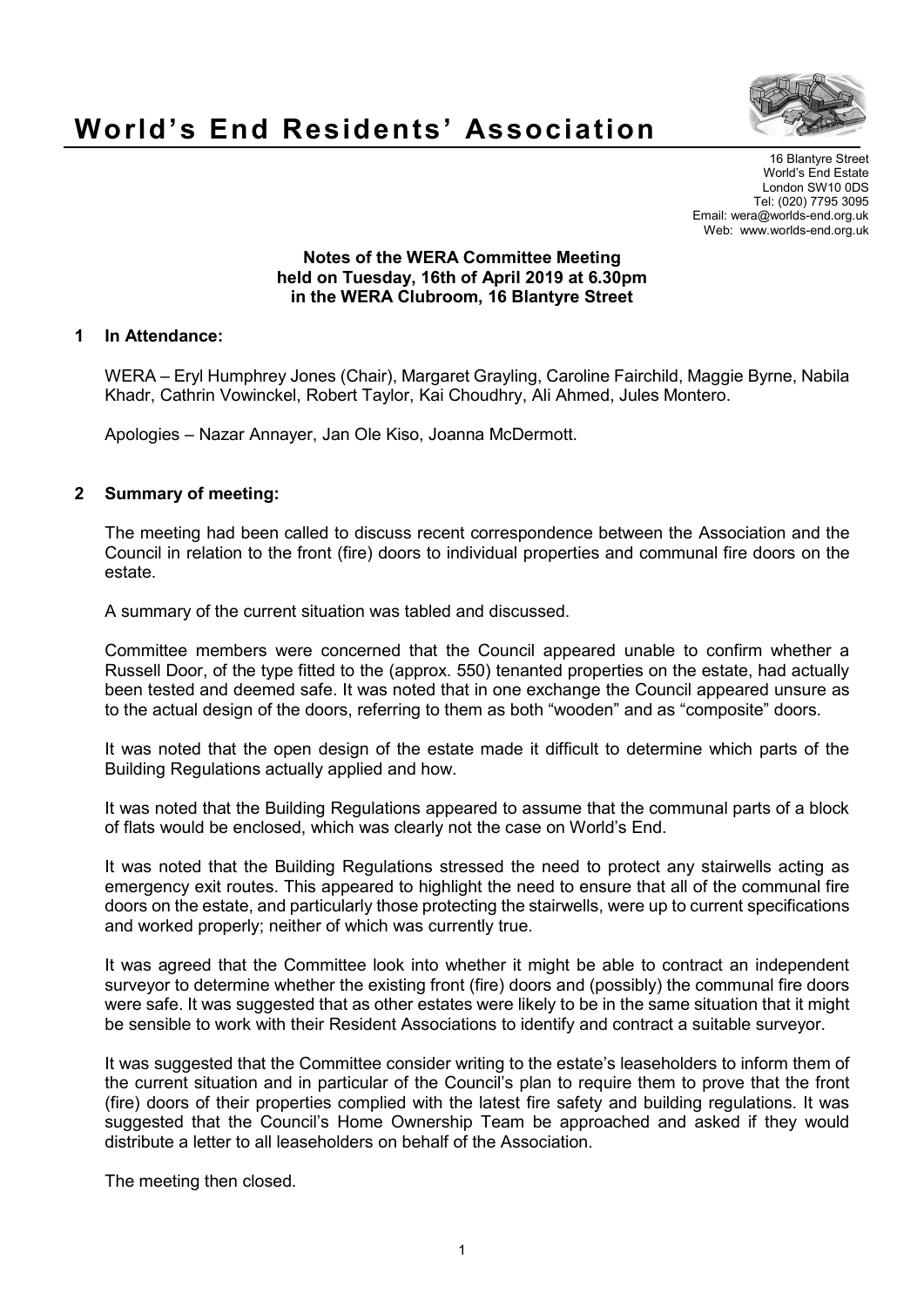## **Front Doors on the World's End Estate Summary of Current Situation - April 2019**

### **General Issues**

There is a general question as to what level of fire protection is required on World's End given the estate's design. Current Building Regulations assume that all spaces between an individual flat in a block of flats and the nearest fire exit (the "protected stairwell") are enclosed. This is how the requirement for FD30 ("30 minute") front doors to prevent fire spread comes about. This is obviously not the case on World's End where the tower landings and the access walkways in the low rise blocks are not enclosed and are actually exposed to the elements. It may be worthwhile seeking a professional opinion on this question.

### **Russell Doors**

There are approx. 550 Russell Doors installed on the estate. They are "composite" doors with a laminated timber exterior and an artificial interior/core and small glass panels at the top of the door. Many of these doors also have glass side panels. The doors were originally installed by the TMO in 2005. The majority of these doors are fitted to Council tenanted properties but a small number are fitted to leasehold properties.

The Council do not appear to have any evidence that these doors are safe or meet the relevant standard (BS476-22) but they have decided to assume that they are safe and do not have to be replaced.

The Council are therefore currently carrying remedial works to these doors - fitting door closers and carrying out minor repairs (e.g. replacing faulty letterboxes). The contractor employed to carry out this work is London Fire Solutions. It is unclear whether the contractor is also carrying out this work for leaseholders (at cost or otherwise).

The Council have advised that: (i) the door closers being fitted can be adjusted; and (ii) that a special door closer is available for residents with special needs.

#### **Issues:**

- Are we satisfied with the Council's determination (which does not appear to be be based on any actual documentary evidence) that these doors are safe?
- Should the RA seek further assurances or guarantees as to the safety of these doors?
- Are we satisfied that the Council has advised residents how they can arrange to have the closers fitted to their doors adjusted or how they can request the "special" closer?

### **Original 1970s Doors**

There are approx. 150 original 1970s front doors on the estate. They are solid hardwood doors, with large glass panels top and bottom (the bottom panel has usually been covered up) and a "Perco" closer